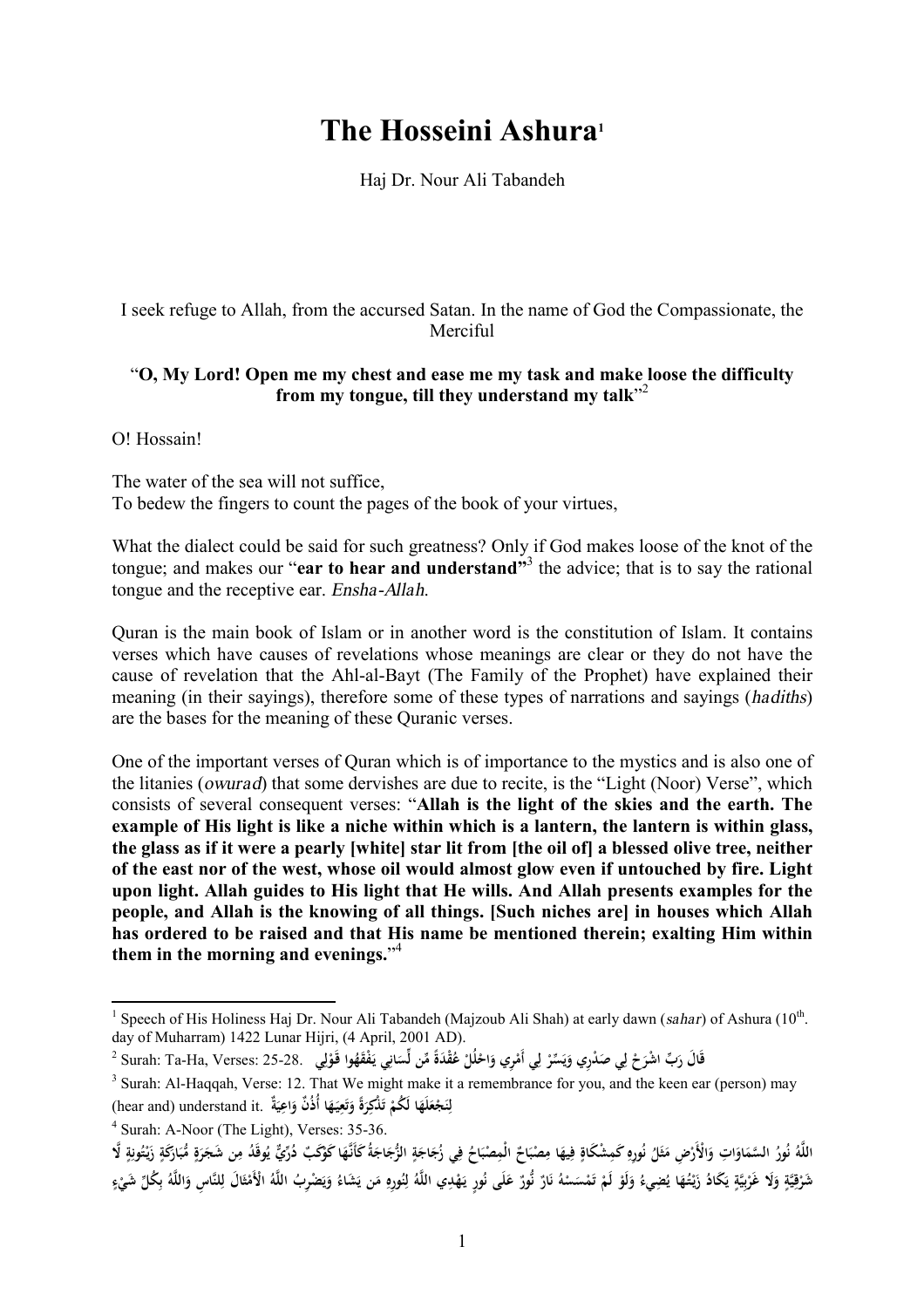"**Allah is the light of the skies and the earth**"; some have translated it as "Allah lightens (gives light) to the skies and earth". But the text of the Quran verse says that "**Allah is the light of skies and the earth**".

Literally, in physical terminologies, "light is manifested by itself, and lighten the others".<sup>5</sup> That is, it is seen by itself and does not need something else to be shown (lightened) by; it lightens the other things. "**Allah is the light of the skies and the earth**"; that is to say, if Allah does not look, there will not be any sky or earth. As the verse follows, to explain more clearly, it says that "**Its light is like a lantern, the light in a lantern with which He guides whomever He wills towards His light**". Where is this lantern? "**In houses which Allah has ordered to be raised**". In the houses, in which Allah has permitted and let them to be great and high. Where is this house? This is the one that is said: "**The Example of my Family is**  like the Noah's Ark. Those who get in will be saved, and those who not reach it will **drown**". 6 This house is the Family of the Prophet. This lantern was made in the Family of the Prophet. By the time when the Prophet was alive, the Family of the Prophet was five that "the cleansing verse" was descended for them: "**O! Family of the house, Allah only wishes to distance fault from you, and to cleanse you, and to purify you abundantly**". <sup>7</sup> Where is its lantern? "**Indeed Hossain is the Lantern for Guidance and the ark for rescue**" 8 ; the same light that was mentioned in Light (Noor) Verse: "**Allah guides to His light that He wills. And Allah sets forth parables for mankind, and Allah is All-Knower of everything**". This lantern is there. This lantern is everywhere "**In the houses in which Allah has permitted and let them to be great and high**". These houses have been being existed from the time of Adam to the time of the Prophet, and it will always exist. This lantern exists in all this times. However, sometimes Allah makes it shine more luminously; this shine is in the "order of the prophets and great masters", among them our Prophet is more shining than those like him; and in infallible Imams, this shine is reflected by Hossain at its most. This does not imply that other Imams are not the guiding lights, they are all guiding lights, but in some, the light shines more luminously.

All the prophets and great masters and the infallible Imams have been engaged and tested in that love. However this love manifested in Hossain at its most for our dimmed eyes so that we can see namely the "Manifestation of the Supreme Love"<sup>9</sup>, otherwise this love exists in all of them. When he says that "**Indeed Hossain is the Lantern for Guidance and the ark for rescue**" the whole life of Hossain is the Lantern for Guidance. But the whole lot is compressed in one single event and not in several days. A lantern is put in the darkness. By studying the history of Islam up to the time of Hossain, you can see how they were turning the light of Islam into the darkness, due to the people's incompetency.

The Prophet dreamed that monkeys were climbing his pulpit (chair of speech), he saddened. This dream was interpreted as what the Umayyad family did to the caliphate and how their

l عَلِيمٌ. فِي بُيُوتٍ أَذِنَ اللَّهُ أَن تُرْفَعَ وَيُنْكَرَ فِيهَا اسْمُهُ يُسَبِّحُ لَهُ فِيهَا بِالْغُدُوِّ وَالْآصَالِ. **ِ َ ِ َ َ َ ي َ َ ي َ َ ْ** ٥ النور ظاھر لنفسھ و مُظھر لغیره. ` الأمالى، شيخٍ طوسى، ص ٣٤٩. قال النَّبِيِّ (صَلَّى اللَّهُ عَلَيْهِ وَ آلِهِ)، إِنَّمَا مَثَلُ أَهْلِ بَيْتِي فِيكُمْ كَمَثَلِ سَفِينَةِ نُوحٍ (عَلَيْهِ السَّلَامُ)، مَنْ دَخَلَهَا **ن ِ َ َ َ ْ ِ ِ ْ َ ْ َ َ ِ ِ ِ َ ِ ْ َ ِ َ ْ ْ َ**  $\hat{\mathbf{d}}$ فَرَّ مَنْ تَخَلَّفَ عَنْهَا غَرِقَ. **َ َ ت ْ َ َ**  $^7$  Surah: Ahzab, Verse: 33. إِنَّمَا يُرِيدُ اللَّهُ لِيُذْهِبَ عَنْكُمُ الرِّجْسَ أَهْلَ الْبَيْتِ وَيُطَهِّرَكُمْ تَطْهِيرًا **َ ِ ي ِ ِ ل َ َ َ ْ َ َ ي َ ً ت** ^ قال الرسول (صَلَّى اللَّهُ عَلَيْهِ وَ آلِهِ) إنَّ الْحُسين مِصباحُ الهُدي وَ سَفينَهُ الْنِّجاه. **ِ َ ِ ْ َ َ َ** ٩ **ظهور العشق الاعلی.**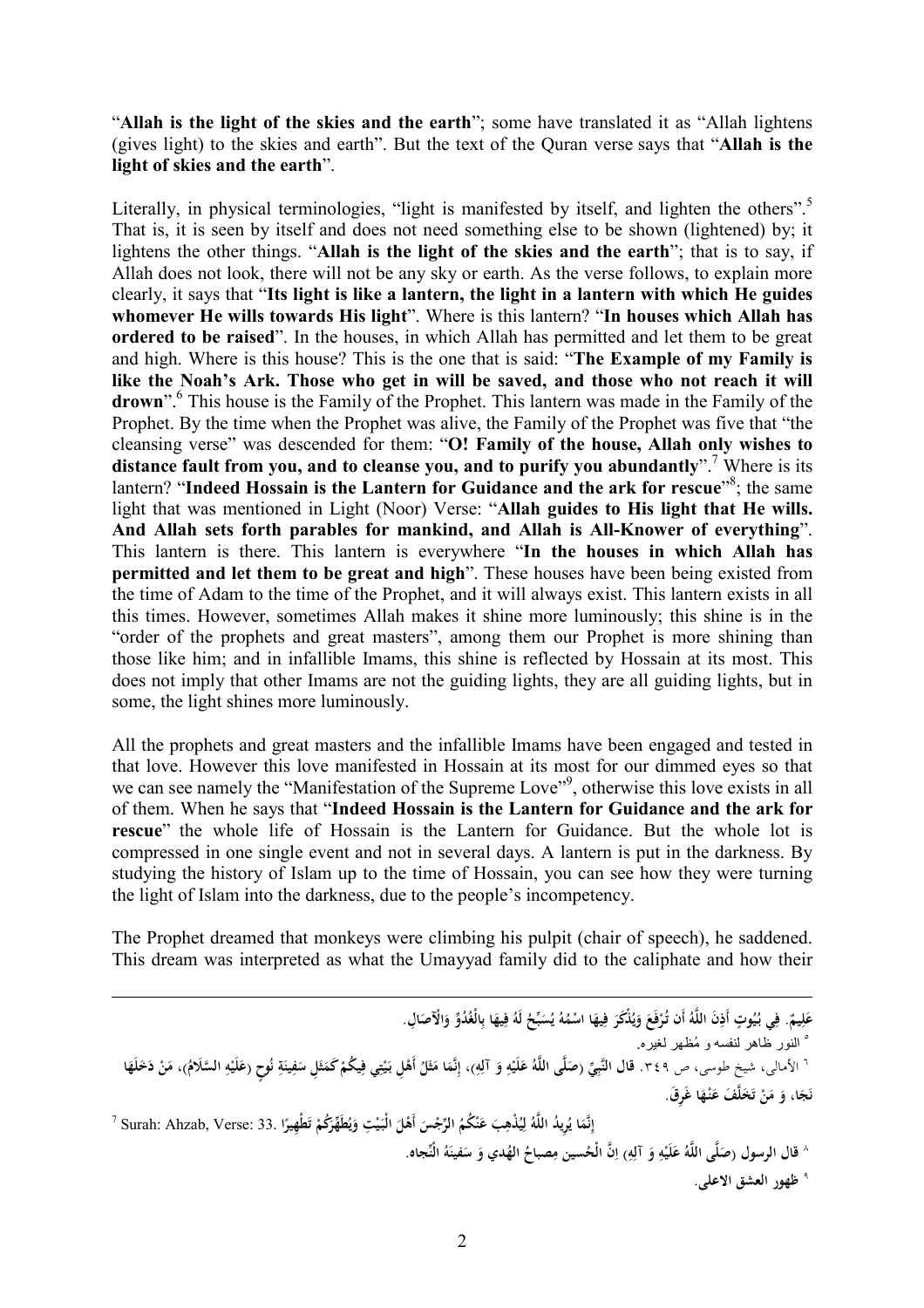domination changed the reality of Islam.

The people of Mecca and Medina knew that how beloved Hasan and Hossain were to the Prophet. The affection of the Prophet (to them) not only was as a parent but the spiritual one. Other Imams also descend from Imam Hossain offspring and they were not considered only as his son, but they were also his spiritual descendants and they were Imams as well. And this "order of permission" always exists. People could see how beloved Hasan and Hossain were to the Prophet. As an Example, once the companions of the Prophet observed that he lengthened the prostrate (*Sajdah*), they then asked for the reason and His Holiness (the Prophet) stated that: Hossain was on my shoulder, and I did not want to hurt his feelings. The Prophet prioritizes Hossain while saying his prayers. Or, once Hossain was alone with the Prophet at home, he (Hossain) said: "a guy has a camel and I want one". The Prophet stated that I will become a camel for you then he kneeled so that Hossain could mount on his back and moved around. (You see how he listened to Hossain since he was a young child). Hossain said: "The camel I saw would say *afv-afv*" and the Prophet said: *al-afv, al-afv* (in Arabic means Amnesty, Amnesty). He (the Prophet) continued until Gabriel came to him and said: "If you continue to say "Amnesty, Amnesty" some more times, all the sins of sinners will be forgiven". This is the dignity of Hossain.

Even after the demise of the Prophet the two Sheikhs (*Sheikhain*) would respect Hasan and Hossain very much. The wives of the Prophet had each a room whose door opened to the mosque, the same was for Fatimah and Ali (AS). The Prophet had said that the doors of the rooms of the wives be closed and walled but only Fatima's house was open to the mosque. Omar who was famous for strictly following the rules, was giving a speech on the pulpit in the mosque when Hossain who was a seven-eight years old child came in and said to Omar: "Get down of my grandfather's pulpit and mount your own grandparent's pulpit" – The word of the kings is the king of the words.<sup>10</sup> If whoever else -even a child- would say so, Omar would threaten him, but Omar came down of the pulpit and hugged him and said: "Of course ok, my grandparent did not have a pulpit". Hasan and Hossain were respected so by the people of Mecca and Medina and the primary Muslims. Though later after Damascus was conquered – that it was far from the center of Islam – things started to change. The first governor they sent there was Yazid ibn Abi Sofyan who was the elder brother of Muawiyah, later they sent Muawiyah himself to govern Damascus. After Muawiyah, Yazid ibn Muawiyah was the caliph of Damascus. As there was no newspaper or broadcasting media, the news was announced by the government to the crowd. The government in Damascus did not mention the Family of the Prophet (*Ahl-a-Bait*) and only induced that the Umayyad is the family of the Prophet and no one else. They even used some of the jurisprudents (*Faqih*) such as Abu Hurrairah and Ibn Jundub who were also companions of the Prophet to say the contrary narrations. People would naturally believe so as they thought the companions of the Prophet would say the truth.

For example the verse regarding the bivouac: "**And of mankind is he who would sell himself, seeking the pleasure of Allah; and Allah has compassion on the bondmen**." 11 refers to His Holiness Ali (AS) and is about his dignity. But Muawiyah said that this verse was descended because of Abd al Rahman ibn Muljam who Martyred (killed) Ali (AS).

١٠ کلام الملوک، ملوک الکلام.

l

وَمِنَ النَّاسِ مَن يَشْرِي نَفْسَهُ ابْتِغَاء مَرْضَاتِ اللَّهِ وَاللَّهُ رَؤُوفٌ بِالْعِبَادِ .207 :Surah: Al-baqara, Verse ال **َ ِ َ َ َ ي َ َ ِ ْ َ ِ َ َ ِ ب**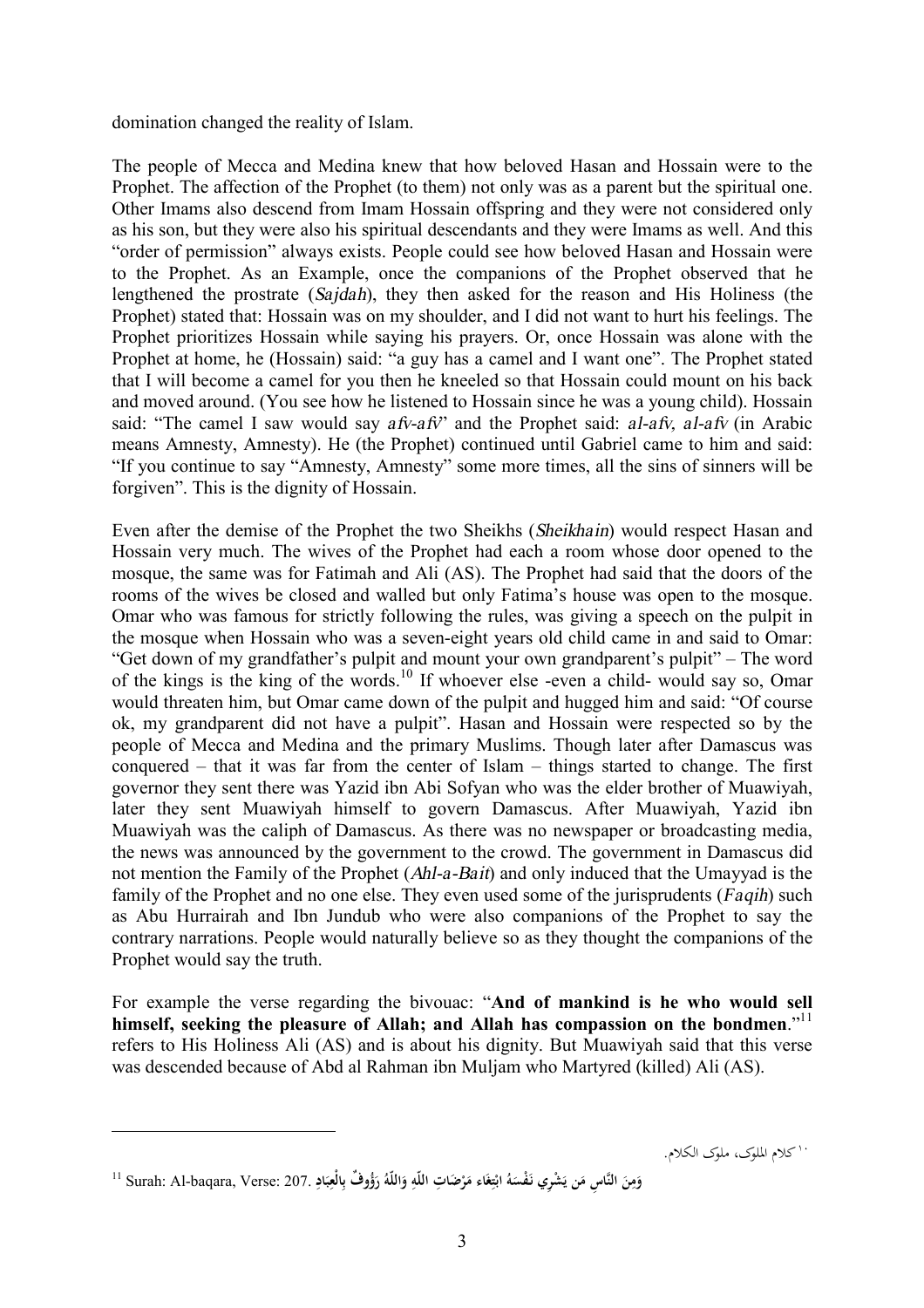Regarding the same subject Ibn Battuta wrote: "When I travelled to Damascus, I noticed no one would name his/her children as the names of the Family of the Prophet as Ali, Hasan, Hossain, Fatima … and on the contrary they would name their children as Yazid, Muawiyah, Marvan .... As I continued my trip – he was a tourist - I was guested in a family and saw that he calls his children as Ali, Hasan, and Hossain. I asked the father why he had chosen such names, he explained that any father would sometimes call his children by bad words; he had found it incorrect to name his children as Yazid, Muawiyah or Marvan. He had chosen Hasan and Hossain and Ali, so that he could easily and without guilt could say bad words to them.

The result was so that some of the people did not know Hossain and his Family and would consider him as someone out of the religion who had rebelled and they thought they had to fight him. This way they brought people to fight. Then after they first took the prisoners to Kufa and then to Damascus, an old man took some food to her highness Zainab. She asked what it was and the old man answered it was alms. She replied and asked him to take it away, because the alms are prohibited for us! The old man wondered and asked who are you? She explained that she was the granddaughter of the Prophet. The old man was astonished and ashamed and declared he did not think that the Prophet had other family except the Umayyad.

They had trained the people so. Omar was a wise man. Wise as we consider for intellect. He said: "The allegiance of Abu Bakr was something exceptional and extraordinary, may God protect the Muslims from its wickedness".<sup>12</sup> Perhaps God may reward him for his very saying. One of the wickedness of this issue was the domination of the Umayyad on Islam. However, the Abbasid were no better than them in opposing the Imams. Sometimes they even were worse to the Imams, the difference was that the Umayyad did not believe in Islam from the very beginning but the Abbasid were from the descendants of the Family of the Prophet and were from the Bani Hashem's offspring and did not disaccord the base of Islam, they disagreed the Caliph of their time. It is to say they were Shia who did not accept their own Imam of the time. When the grave of Imam Ali was found at the time of Harun-u-Rashid, the first tomb of Imam Ali was built by him. Ma'mun really wanted that His Holiness Reza (AS) would be his successor of caliph and would say: "Now that I am the caliph, why would I trouble myself with Godly punishment for my son?" and insisted that Imam Reza would accept to be his successor of the caliph, but, later on he realized that it was impossible for him to do so. That is the reason why the Umayyad only governed for a thousand months that "**the night of power is better than a thousand months**" <sup>13</sup> refers to that, whereas, the Abbasid was in power for five-six hundred years.

The Umayyad did not believe in base of Islam. Abu Sofyan turned Muslim when the Muslim corps conquered Mecca and when later the Prophet asked him: "Do you now believe in my Prophethood?" He replied: "You would not have gathered such army if you had not have a greater God." He had such a belief and point of view. Muawiyah was also from the freed people (*tolaqa*). After The Muslim having conquered Mecca, the Muslims arrested them but the Prophet stated: "**You are Free**" 14 and thereafter the word "*tolaqa*" remained with them. You know the historical events and I do not repeat them.

In the time of Imam Hasan, it was not classy for Muawiyah to think of Caliphate. Even in the

<sup>13</sup> Surah: Qadr, Verse: 3. **ُةَل ْدِر لَيـ َق الْ ٌ ْر ْن يـ َخ أَلْ ٍر ِف م َشه ْ ِ ْ**

 $\overline{a}$ 

١٢ إنماكانت بيعة أبي بكر فلتة وقى االله المسلمين شرها.

١٤ **ُم . انت لقاء الطُّ**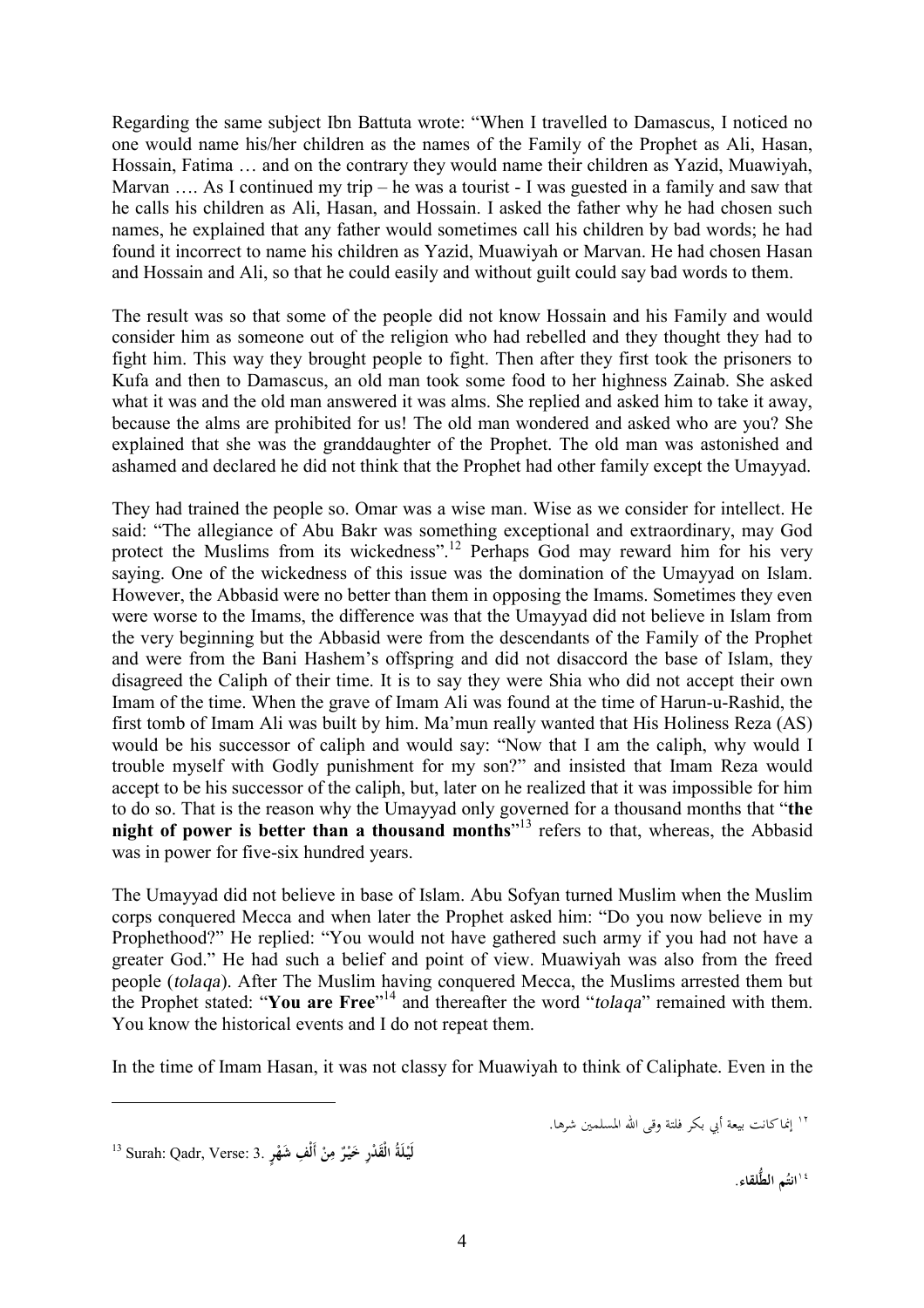time of Ali (AS) Muawiyah was in Damascus emirate and the first thing His Holiness Ali did, was dismissing him. Some historians fuss about this statement of Ali (AS) that he said: "**I cannot stay here even for a day, when my representative is misbehaving and oppressing there**". Surely, Machiavel can fusses, but if Ali would keep Muawiyah, he would not be Ali; and this was impossible. God created Ali to be Ali. That was the reason that Muawiyah rebelled with this excuse of vengeance of Othman. He requested tribute from Ali as he was used to, but Ali was not of the kind to have it accepted. Muawiyah would keep Islam appearances, he would go to (Friday) congregation prayer, and he would give speeches and fast. He would keep the appearances so that people would declare he was a Muslim until at the time of Yazid, Imam Hossain became the "Lantern for Guidance" and showed whomever would not follow him was a path looser; anyone who disapproved was a path looser too and the temperament of Bani-Umayyad was noticed since that time who were anti Islam. One of those whose name I do not recall – their names do not differ – would go to mosque every day and read Quran; and the day he was informed that he was the caliph, he closed the Quran and said "**This is the separation between I and you**" 15 , and said: "we get out, bye"! Or, another caliph once used Quran for divination (*Istikharah*) and when the Quran verse was against him, he shot Quran and recited the Quran verse mistakenly with a different mispronunciation in which he changed "**Allah is disassociated from the disbelievers, and [so is] His**  Messenger<sup>"16</sup> to (God forbid) "Allah is disassociated from the disbelievers and His Messenger".

At the time of Imam Hasan, Muawiyah had gradually derived Islam out from its path. The agreement of Imam Hasan with him is declaring the Islamic rules. He had agreed not to choose a successor as caliph, and give freedom to Muslims to choose who they wished and not to hurt the Family of the Prophet. In fact they showed their agenda and whatever would not be followed, actually the people would understand that this party (Imam Hasan) was righteous.

As a result, things went on so that by the time of Imam Hossain, people would know who was righteous. "**Ali was righteous and Ali is accompanied the right**". <sup>17</sup> The differences between the era of Imam Hasan and Imam Hossain made Imam Hasan to peace out and Imam Hossain to fight. The Prophet stated: "**These (Hasan and Hossain) are the Imams of their time whether sitting or fighting**". <sup>18</sup> But, so that to understand the "Lantern for Guidance" means you should follow this one. The whole life of His Holiness (Imam Hossain) is to be followed and must be followed.

His Holiness Imam Hossain was very brave from the very beginning. He personally did not agree with the "Peace" (with Moawiyah) at the time of Imam Hasan but at the time, he (Imam Hasan) was in charge and responsible for the divine order. Later, Imam Hossain respected and obeyed the "Peace" made by Imam Hasan. This is a lesson for us to take, when the divine order is set, we ought to obey and respect it disregarding our personal tendency. He is the "Lantern for Guidance" in such cases.

Some people fuss on Imam Hossain and refer to "**Do not throw [yourselves] with your** 

l

<sup>\\</sup> الحَقّ مَعَ علىّ و علىُ مَعَ الحَق.<br>· **َ َ َ** <sup>١٨</sup> الْحَسَنُ وَالْحُسَيْنُ اِمامانِ قاما اَوْ قَعَدا. **َ َ َ ْ َ**

<sup>15</sup> Surah: Al-Kahf, Verse: 78. **كَ ن ي بـ ي و ن ي ُ اق بـ ر َذا ف ه ِ ْ َ َ ِ ْ َ َ ِ َ**

أَنَّ اللَّهَ بَرِيءٌ مِّنَ الْمُشْرِكِينَ وَرَسُولُهُ .Surah: Tawbah (Repentence), Verse: 3 اللَّهَ ب **َ َ ب َ َ َ**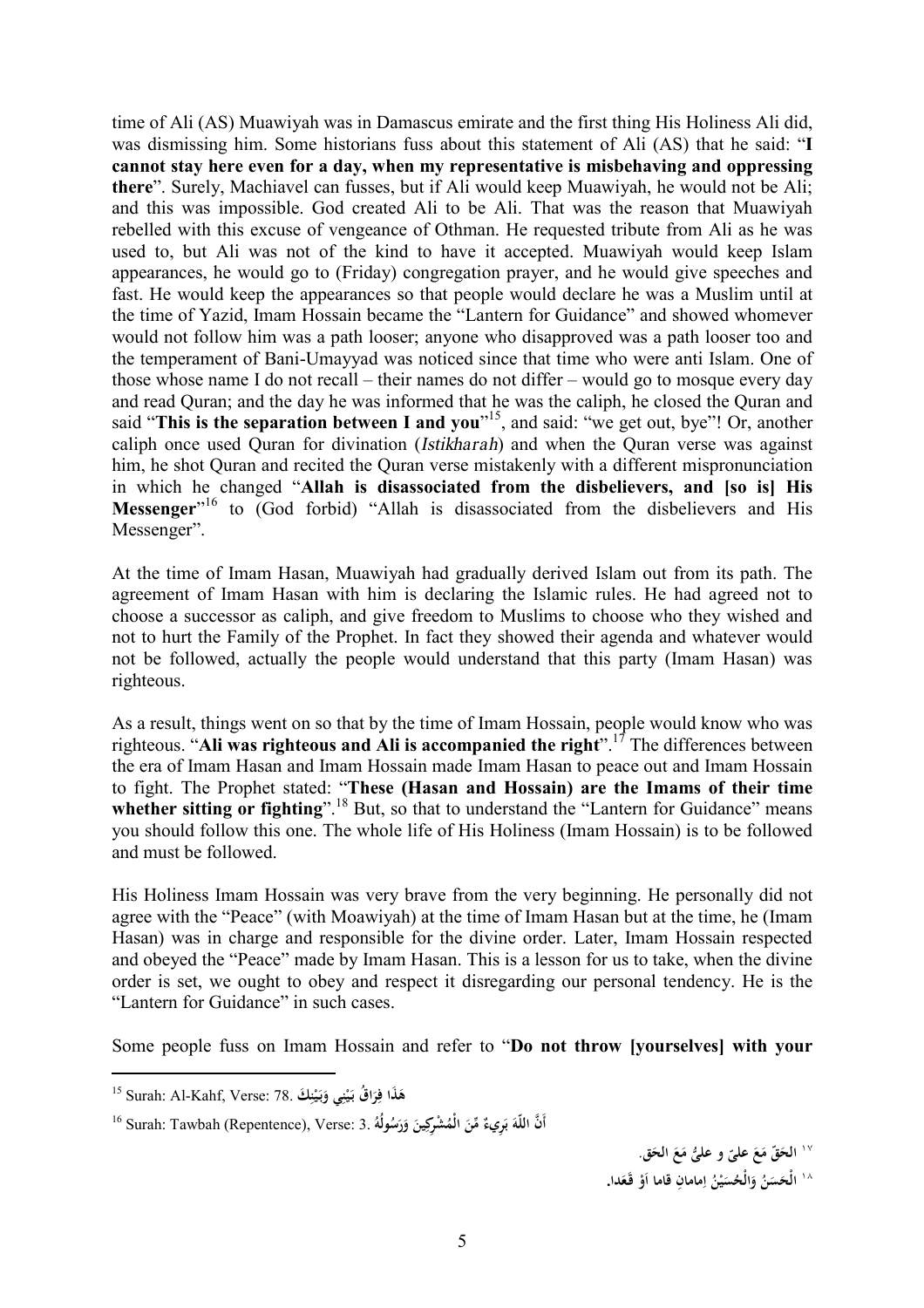**[own] hands into destruction [by refraining]**" 19 . So the question they raise is that: if Imam Hossain would know that he would be killed, why did he fight? If he did not know so, his being Imam would be under question, and he realized that at least the very last days; why did he not prevent it? But these are only our imaginations. Imam Hossain stated:

Tell the "death" to come to me, So I would hug it with open arms.

It was not "destruction" or "death" to Imam Hossain. To us, who consider death as the end of everything, death from this world is "destruction". When the angels and Gabriel went to him in Karbala desert and said: "Would you like us to do the same miracles we did in the Prophet's battles so that we save you?" His Holiness (Imam Hossain) replied: "**No, Leave. Do not be an intermediate between me and Allah. We do not want a curtain**." Death was life to them. "O the dead people! Kill me, as in my death there is life, and in my life it is **my death, and my death is in this life I have**." <sup>20</sup> Or he stated: "**If Islam would not be strengthened except that swords would kill me, so o you the swords come towards me**  soon<sup>"21</sup> For us, losing out in a battle is losing, but Imam Hossain did not lose out. He gained victory. He wanted Islam to transcend, and the Shia to be remained, as it is remained. Today we are proud and seek consecration to his name. Imam Hossain wanted this. According to what is said that: "Imam Hossain was defeated" we shall say: "No! He was not defeated. The victory of Imam Hossain was in this". This is another lesson; that this life of ours is not the "Life". What do we want this life for? For eminence of ourselves and our school. Therefore if we die for our school, it is not death, it is martyrdom.

Another case is moratorium. They asked to attack in *Tasua* (the 9<sup>th</sup> day of Muharram) but Imam Hossain postponed it to the day after (Ashura, the  $10<sup>th</sup>$  day of Muharram). That night everyone was joyous. A special ceremony, *Niaz* (need) ceremony assembly, was formed to reunion to God. His Holiness showed their ranks to them, however many of them had reached such dignities that could see their ranks. His Holiness, whose rank was higher than them, took them beside himself and showed them their dignities. This is the secret why his highness Abbas never said "o brother!" until his passing moment; it is to say the moment that His Holiness Imam Hossain raised his hand and made him sit beside himself and then he realized his rank, then he felt that he was sitting by his brother and unconsciously he said: "Receive your brother".

Another event that happened in *Tasua* was taking off the *Bayat*. This question occurs that the *Bayat* is the allegiance with Allah. How could this been taken off? His Holiness Imam Hossain stated: "**If tomorrow there will be one who hear my voice and would not come to help me, will be a sinner and of hell, so leave not to hear my voice, I take my commitment from you**". What type of allegiance was it? A governmental one. As they had come for governmental allegiance with Imam Hossain; one of those they had done with the caliphs. Guardianship Allegiance (*Bayat Walawi*) cannot be taken off. Those with governmental allegiance left there, but those with *Bayat Walawi* could not leave. Where would they go? In fact they would say:

l

`` اقتلوني يا ثقاتي، ان في قتلي حياتي، و حياتي في مماتي، و مماتي في حياتي. ٢١ **لو لا يستقيم الاسلام الا بقتلی فيا سيوف خذينی.**

<sup>19</sup> Surah: Al-Baqara (The Cow). Verse: 195. **َلاَ تـلُْقوا و ُ ُ يكم ْدِ أَي ب لَى ِ لُ َكة التَّـه ْ ْ ِ إ ِ ْ**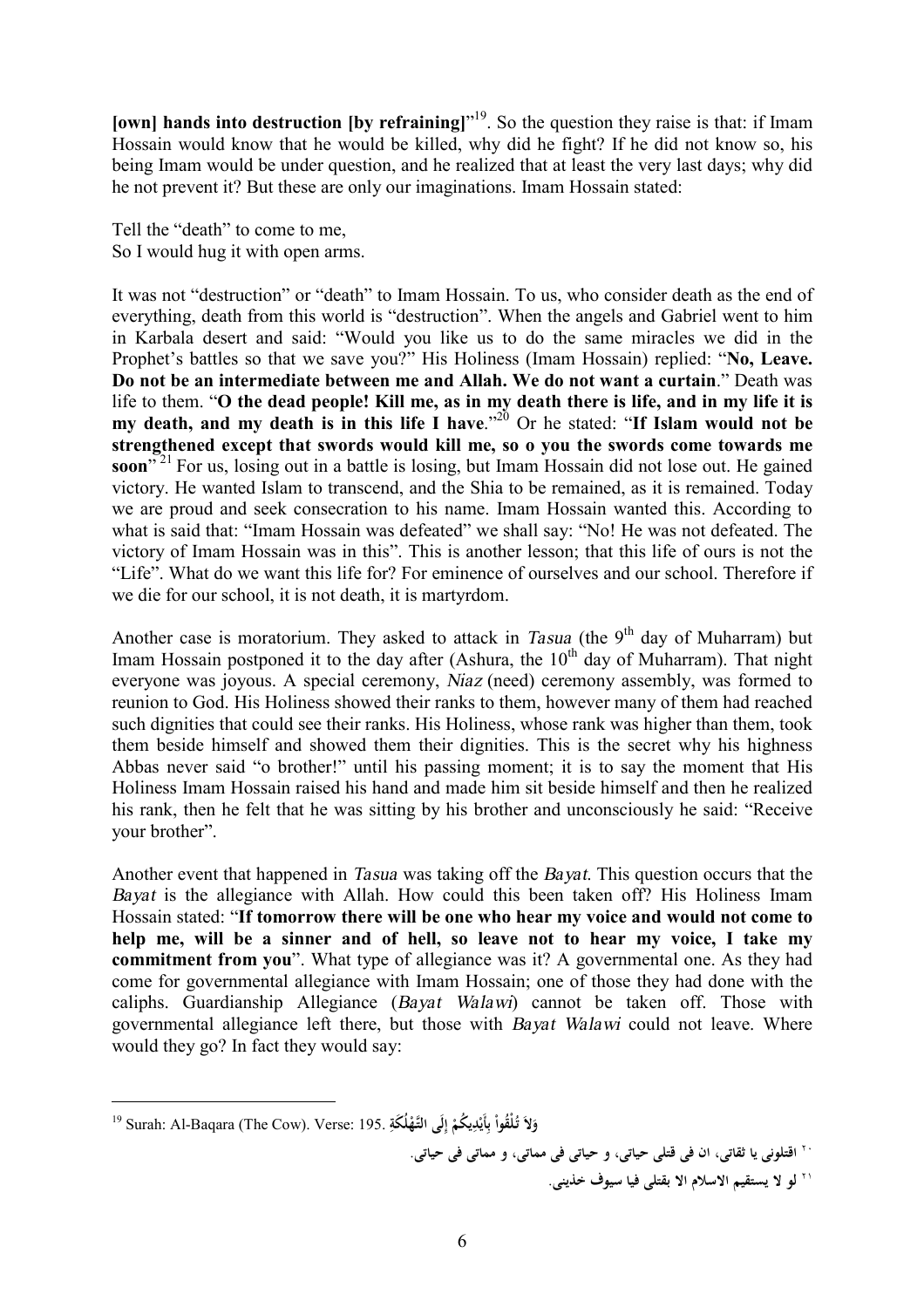If I take my affection and leave, Whom do I give this affection? Where would I take this heart?

His Holiness Imam Hossain wanted to test some of the companions; he said to his highness Abbass: "Now, Shimr has come for you, leave and stay with them and be safe". What would his highness Abbas say?

If I take my affection and leave, Whom do I give this affection? Where would I take this heart?

None of the great masters have had such a seventy two apostles. He permitted them to leave and that was for his good will for the people and for not having forced them. Anyone who would stay with them would be killed. So they spent the night joyously, the old men were dancing of happiness. The next day went to battle without armor, because they would be martyr sooner and reach the grade they had seen the night before.

These made some people to fuss that "why do you mourn for them? And what mourn is for?" It is true that they were joyous but we mourn for ourselves. We cry for our own destiny. We are the descendants of those who did not value Ali, did not value Hasan; they listened to what Hossain said but did not help him out. Shame on us! Shame on our ancestors that did so! This crying is for us. Socially talking, this crying is to lose of hope for a community that the caliphate would not be reached to its qualified owners. Several times in the history, the Shias lost hope from the government; but these actually showed that the "Order of the Allah's Masters" continues.

His Holiness Imam Hossain at very last moments came and transferred the "Trusts of Wilayah" to Imam Sajjad - as it is said in terms and words. Of course, as it is said, the "Trusts of Wilayah" was not the cane of Moses or the ring of Solomon. Surely, it was the ring of Solomon, but not such as ordinary rings. It is a ring to empower the finger to turn the world. It is a cane that empowers the owner to turn the wood to dragon. After he transferred the Trusts, His Holiness Imam Hossain left. But the effect of this divine fight will stay until end of the time. Islam was brought by Muhammed and its life - especially Shiite's life - is due to Hossain having been killed. Up to that time they (the public) thought The Family of the Prophet were desirous to government and caliphate. When Omar set a council of six person to select the caliph, he counted weak points of the candidates; he counted two so called weak points for Ali: one that Ali is too jocose and wits a lot, and that he is too greedy for caliphate. But, Ali would exchange the caliphate with an old shoe with seventeen-eighteen patches and once stated: "**The caliphate over you for me is less worthy than this shoe**" <sup>22</sup> He said: "**If the good intention for people and the divine order be counted, the caliphate should be beside me**". But the public would think that it was an old tired fight for power between the Umayyad and Bani Hashem for caliphate. But at the time of Imam Hossain, as he did not accept to making peace and doing *Bayat* with Yazid and stated: "**Such me would not do**  *Bayat* **(pledge allegiance) with such Yazid**" showed that the issue was not the caliphate and it is for something else.

Regarding all, the headlight of this Light shone in *Ashura*. This Light trained those seventy

 $\overline{a}$ 

 $22$  Nahj-ul-Balaqah, edited by Sobhi Salih, Beirut, 1980, Khotbah: 33.